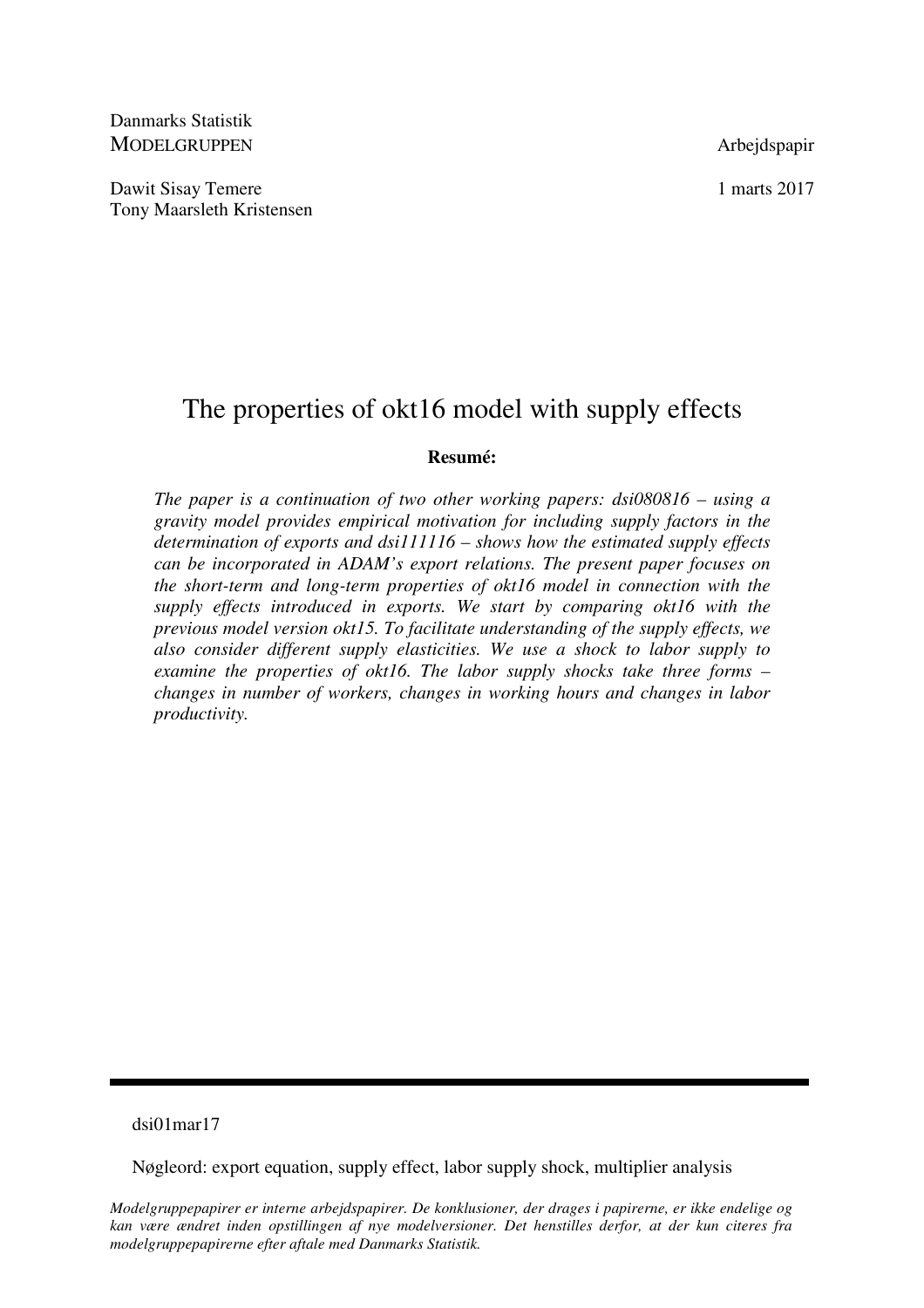# **1. Background**

The current model version okt16 has introduced supply effects in the determination of exports, cf. e.g. Krugman (1989). Empirical motivation is provided in the working paper *dsi080816* that presents a gravity model for Danish exports. The estimated equation takes the following form:

$$
log(E_{jt}) = \alpha + c_i + \theta \cdot log(Y_t) + \varphi \cdot log(Y_{jt})
$$
  
+
$$
\tau \cdot log(Dist_j) + \sum_k \gamma_k \cdot Dum_k + \epsilon_{jt}
$$
  

$$
t = 1, 2, ..., T \& j = 1, 2, ..., N
$$
 (1)

Where  $E_{jt}$  is Danish exports to partner-*j* in value,  $Y_t$  is Danish GDP,  $Y_{jt}$  is partner *j*'s GDP, Dist<sub>it</sub> is distance between Denmark and partner-*j*, Dum<sub>k</sub> is list of control dummies,  $c_i$  is time invariant unobserved effect, and  $\epsilon_{it}$  is error term.

The model is originally used in Tinbergen (1962), and Anderson and van Wincoop (2003) provide theoretical motivations. The gravity equation is one of the most widely used and most rewarding model in international trade. It has been applied for different purposes, such as for analyzing the effects of the eastward expansions of the EU and Brexit.

The gravity model explicitly models supply effects on exports. The coefficient on domestic income measures supply effects, the so-called growth-led-exports. While the size of the supply elasticity can be open to discussion, its presence is inarguable. Currently, the supply elasticity is estimated at 0.7, which is not far from estimates elsewhere.

In a consequent working paper, *dsi111116*, we have showed how the gravity estimate for supply effects can be incorporated into the export equations in ADAM that are based on Armington (1969) model. While the work on supply effects will continue, the initial findings are already included in okt16 model. The export relation in okt16 takes the following form:

$$
\begin{aligned} \text{Dlog}(fE_t) &= \Gamma_1 \text{Dlog}(fEe_t) + \Gamma_2 \text{ Dlog}\left(\frac{pe_t}{pee_t}\right) \\ &- \gamma \left[ \log\left(\frac{fE_{t-1}}{fEe_{t-1}}\right) + \beta \log\left(\frac{pe_{t-1}}{pee_{t-1}}\right) - \theta \log\left(\frac{Q_t \cdot Hg_t \cdot \text{kgyf}_t}{Q_t^0 \cdot Hg_t^0 \cdot \text{kgyf}_t^0}\right) \right] \\ &+ k + \epsilon_t \end{aligned} \tag{2}
$$

Where  $f_{t}$  is Danish exports in fixed prices,  $f_{t}$  is market index, pet is export prices, pee<sub>t</sub> is market price,  $\cdot Hg_t \cdot kq y f_t$  is value added (=employees\*working hours\*hourly productivity) and  $Q_t^0 \tcdot H g_t^0 \tcdot kq y f_t^0$  is value added in the baseline solution.

The supply elasticity  $\theta = 0.7$  is taken from equation (1). Whenever  $\theta > 0$ , an increase in labor supply (in number or hours) and productivity raises the export market share. If  $\theta = 1$  there is a full-pass through to exports, it implies if labor supply increases by 1 percent market share will also increase by 1 percent.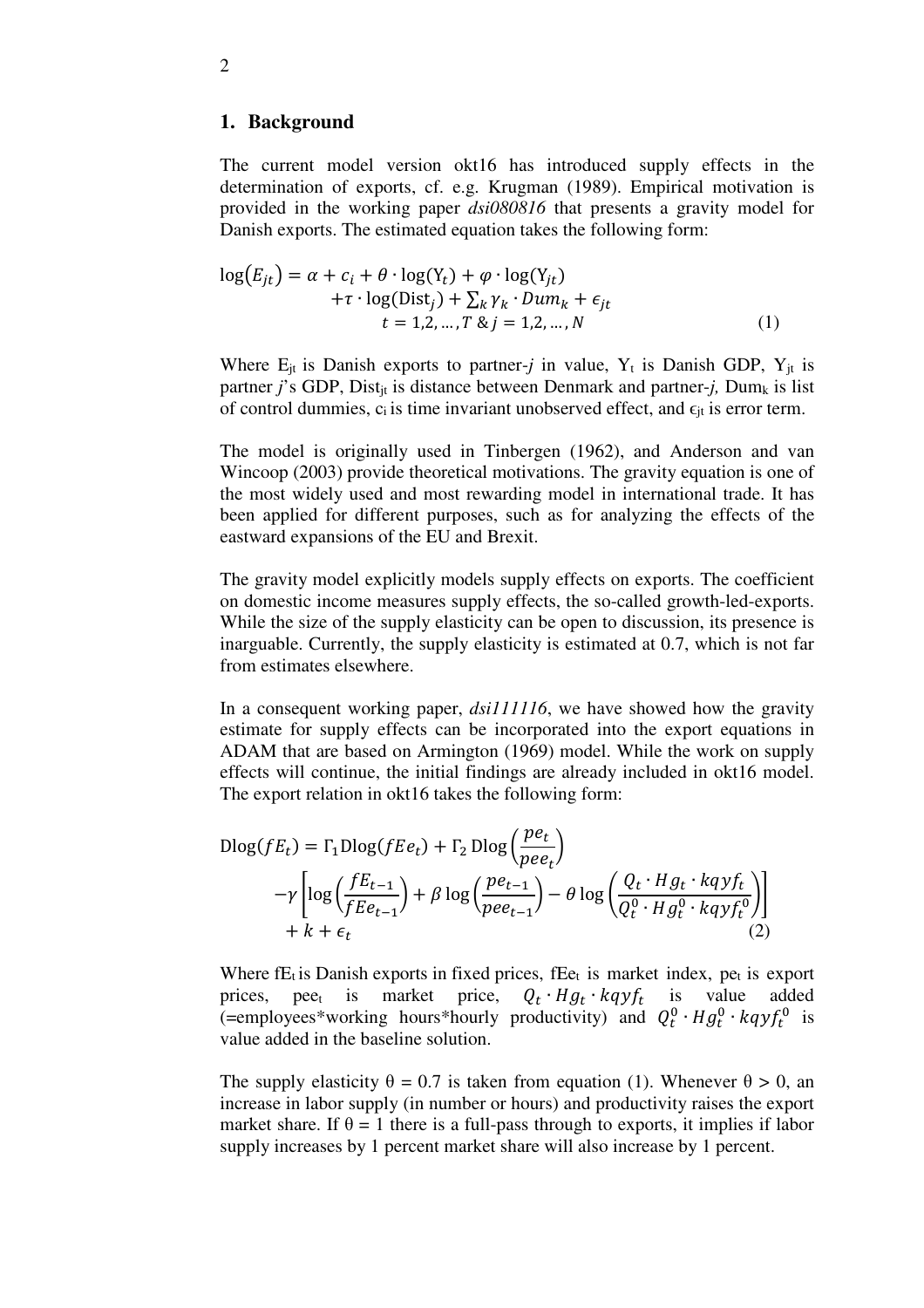In the present paper, we examine the implications of the supply effects on the overall properties okt16 model. We start by comparing okt16 with the previous model version okt15. We present different forms of labor supply shocks and examine the short and long-term properties of okt16. In particular, we consider the following shocks to labor supply:

- Increase in number of workers the additional labor comes from people not receiving transfers from the public, so there is no effect on social transfer payments.
- Increase in working hours the working hours of all types of workers is increased and the change does not affect hourly productivity.
- Increase in productivity productivity per hour increases in all branches including the public sector. No mechanism is provided for raising productivity, it is simply assumed that all types of labor increase their productivity.

In all experiments, the shock is permanent that begins from the first period and continues throughout the calculation period.

The additional labor generates tax revenues for the public sector that can be used to finance public expenditures. In the following, it is assumed that the higher labor supply leads to an expansion in public expenditures, so that in the long run there is no distinction between private and public consumption. Proportionality between the public and private demand is established by including the following two equations in the model:

$$
Qo1 = Qo1_{-1} * \left(\frac{op}{op_{-1}}\right) \tag{3}
$$

$$
fio1 = fio1_{-1} * \left(\frac{fip}{fip_{-1}}\right) \tag{4}
$$

Where Qo1 and fio1 are employment and investment in the public sector, and Qp and fip are employment and investment in the private sector. The two relations ensure that public employment and investment grow pari passu with private employment and investment. Endogenizing the public sector limits the effect of the labor supply shock on the public saving.

In the following sections, we present the multiplier experiments mentioned above, beginning with a comparison of okt16 and okt15 models.

# **2. Multiplier exercise**

# **(A) Comparing okt16 with okt15**

The stochastic relations in okt16 are re-estimated using a new data from the national accounts and the specification of some of the relations are also changed. The composition of the economy has also changed, which affects the baseline projection and hence the overall properties of the model. These changes can bring some differences between okt16 and the previous model okt15. However, the crucial change in okt16 is the inclusion of supply effects in the export relations and most of the differences in the overall properties of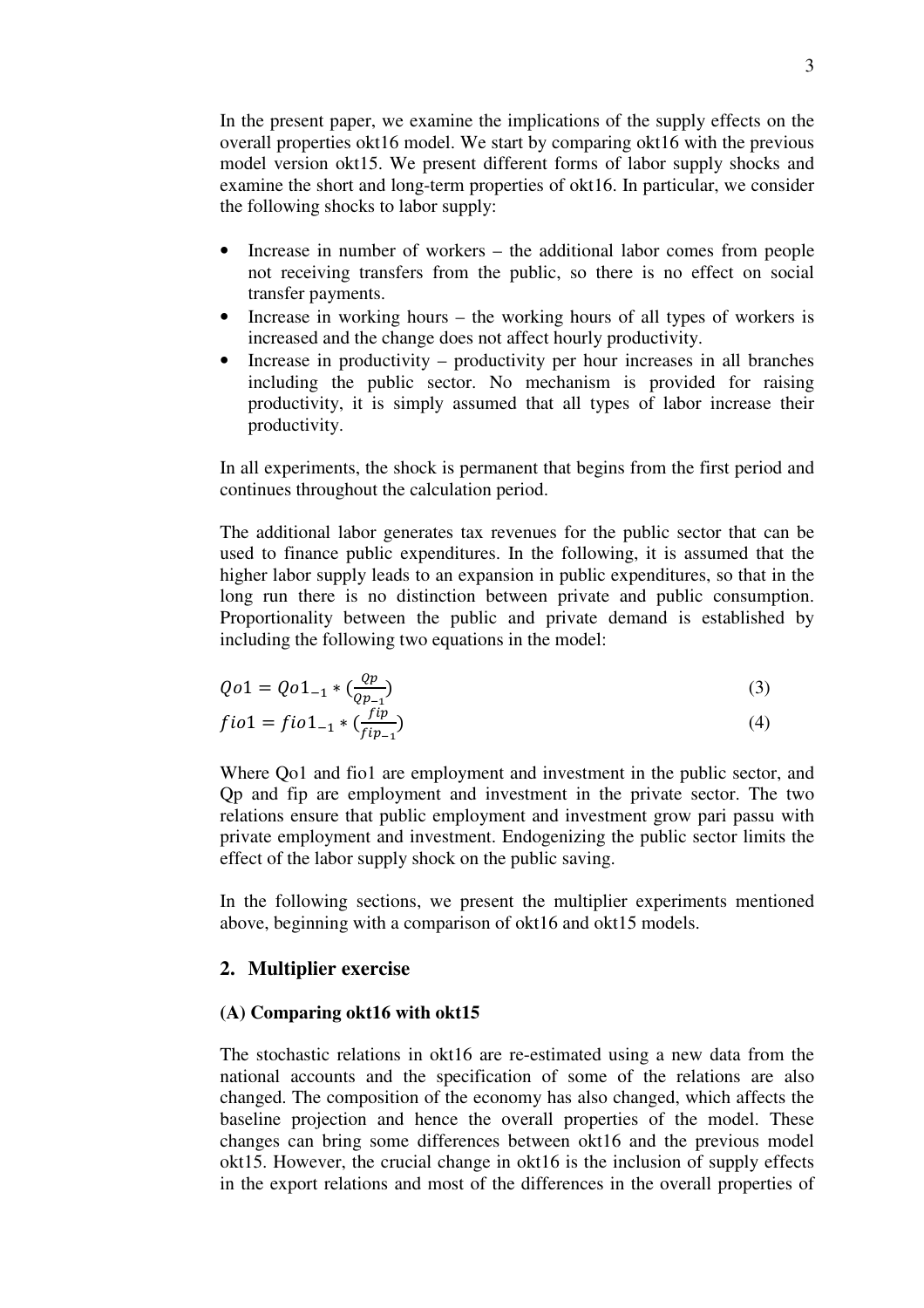the two models can be attributed to the supply effects in okt16. Below, we compare the properties of the two models to a labor supply shock.

The number of people outside the labor force not receiving transfers is reduced, which increase the labor force. The shock is calibrated to give a 1 percent increase in employment in the long run.

The experiment

| 1110 0110 0111110110                                                                     |
|------------------------------------------------------------------------------------------|
| okt15: no supply effects                                                                 |
| $Uq = \omega Uq - (0.01/0.93)^*Q$                                                        |
| $tsvsp1 = @tsvsp1 - 0.00225$                                                             |
| $fE3x$ , fXe, fIbe, fess $*1.01$                                                         |
| z $Spz_x$ xol, z $Spzu_x$ xol, $Spzv$ , $Spzco2$ , $Spzuqr$ , $Spzueuz$ , tspzaud * 1.01 |
| okt16: with supply effects                                                               |
| $Uq = \omega Uq - (0.01/0.93)^*Q$                                                        |
| $t$ sys $p = \mathcal{Q} t$ sys $p1 - 0.00225$                                           |
| $elfyfu = 1$ :                                                                           |
| <i>fE3x, fXe, fIbe</i> $* 1.01$                                                          |
| zSpz_xo1, zSpzu_xo1, Spzv, Spzco2, Spzugr, Spzueuz, tspzaud * 1.01                       |

The additional labors are assumed to have the same profile as those in the labor market. Social transfers are not reduced at the same time and the average labor productivity is assumed to be unchanged. It is also assumed that no cost is incurred to bring more people to the labor market. In the long run, the wage relation ensures that the unemployment rate is unchanged.

The higher employment generates tax revenues to the government, but at the same time expenditure on public services expands. Since public transfers are unchanged, the positive effect on public finance dominates and to neutralize these positive effect income taxes are reduced by 0.2 percent permanently.

Note that some exogenous variables such as excise taxes and production in the Xe-sector are raised by 1 percent to reduce composition effects. For example, revenues from excise taxes are set to follow inflation. If excise taxes do not follow the nominal income like other taxes, it will give some distortion in consumption.

Figure 1 presents the effects of the labor supply shock in okt15 and okt16. In the immediate term, the difference between the two models is negligible. The supply effect on exports is included in the long-term relations, which implies that the impact on exports and hence on employment is slowed down by the error-correction mechanism. The pass-through of the supply effect is delayed by the error-correcting coefficient of 0.15 in the export relations. The short term effect on GDP is slightly strong in okt15 reflecting the stronger investment response, which originates from a change in the factor block determining the demand for production factors. The change in this part of the model illustrates that the re-estimation and some minor re-specifications contribute to the difference between okt15 and okt16.

In the medium to long term, the expansive impact is higher in okt16 confirming the long-run importance of the supply effects included in the export relations of okt16. In the long term, the 1 percent increase in employment leads to approximately a 1 percent increase in GDP and exports in okt16 owing to the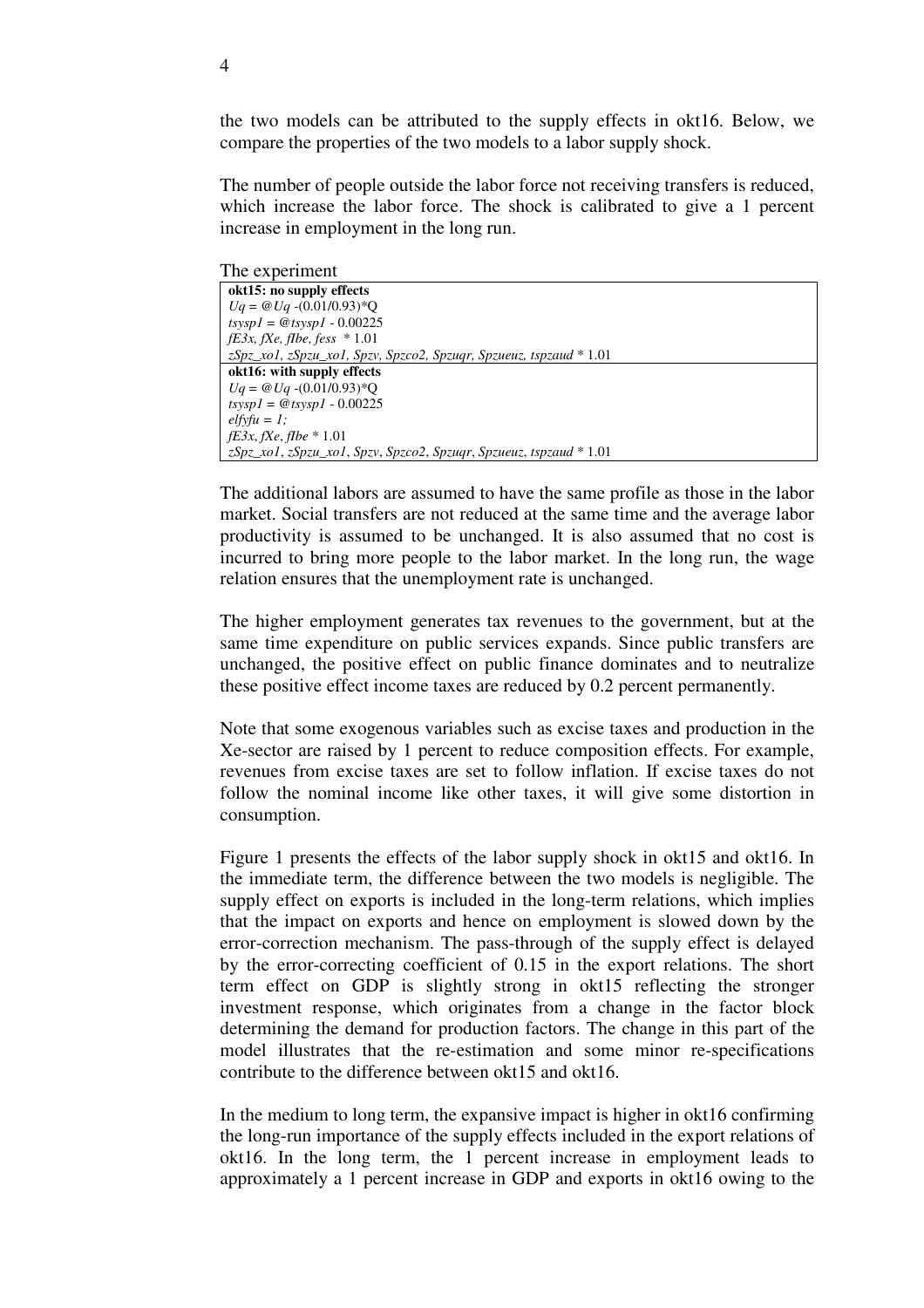direct supply effects. The effect is slightly less than 1 percent because the supply elasticity is set to 0.7. If the supply elasticity is set to 1, there will be a 1 percent effect on income and consumption in the long run, see the experiments below. There is a small negative effect on wages, which leads to a shift toward domestic products and imports increase by less than 1 percent. The degree of factor substitution in okt16 is also limited.

The increase in exports is lower in okt15 as there are no supply effects. For exports to increase by 1 percent, additional improvement in competiveness is required. The fall in domestic wage and prices is larger in okt15, which leads to a larger substitution effect between domestic and foreign products. The negative real wage effect reduces the positive effect on consumption, which increases less than the increase in okt16.



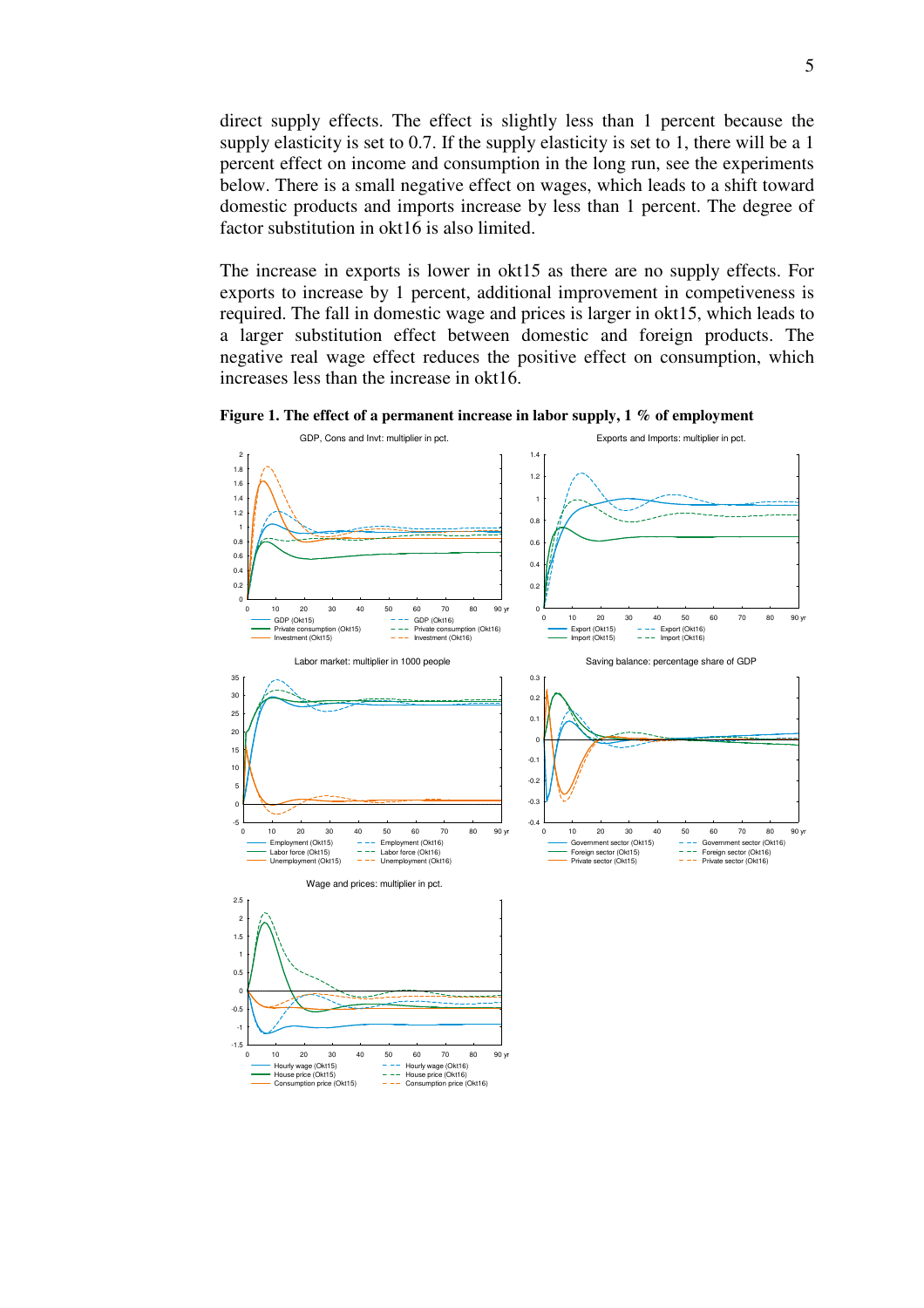#### **(B) Changing the supply elasticity**

The point with supply effects can be made more clear by considering different supply elasticities. We consider here two elasticities, 0.7 and 1, and repeat the labor supply shock from above in okt16 model.

During the first 5 years, changing the supply elasticity makes no noticeable difference to the outcome. Thereafter, we can see that the expansive impact on GDP and employment becomes stronger with a supply elasticity of 1. The stronger the impact on employment, the more moderate is the wage reduction. The long term supply elasticity of elfyfu  $= 1$  leads to a 1 percent increase in production and exports, and the supply elasticity of 0.7 limits the supply effect resulting in a less than 1 percent increase in production and exports, see also section (A). With a unit supply elasticity, there is no effect on wage and prices in the long run, which limits factor substitution and the substitution between domestic and foreign products. The unit supply elasticity has desirable properties, but the empirical evidence points toward a lower elasticity.

**Figure 2. The effect of a permanent increase in labor supply, 1 % of employment**

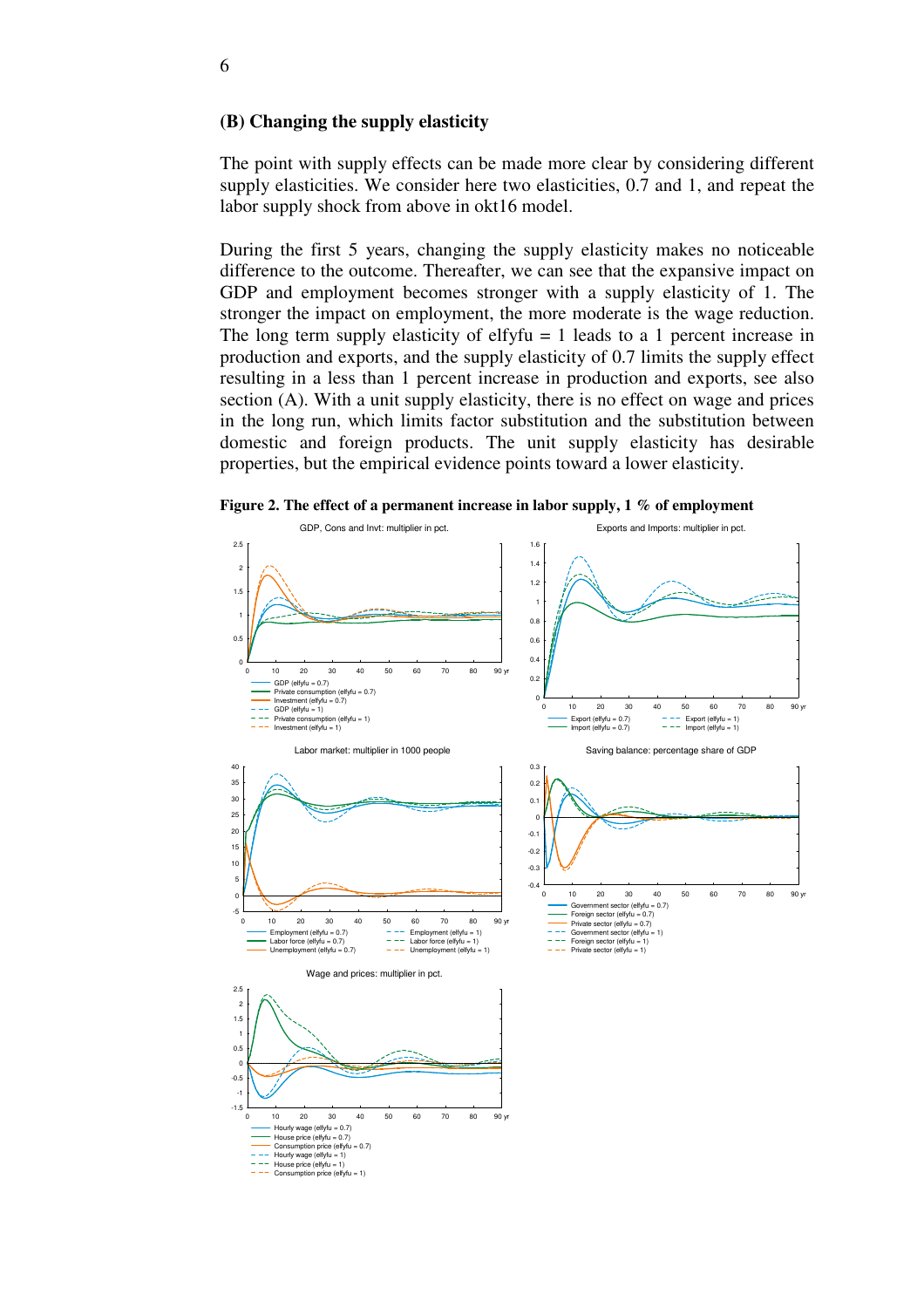#### **(C) Increase in working hours**

For demonstration purpose, in the following two exercises we set the supply elasticity to 1, and no comparison is made with okt15.

Labor hours is permanently increased by 1 percent for all employees. No special consideration is made for specific types of employees, such as part-time employee and self-employed. Effects on average productivity, income distribution, etc. are not taken into consideration, all employees increase their working hours by 1 percent irrespective of job types, without any change in hourly productivity.

The experiment

| $Ha * 1.01$ :                                                         |
|-----------------------------------------------------------------------|
| <i>fE3x, fXe, fIbe</i> * 1.01                                         |
| $ zSpz_xol, zSpzu_xol, Spzv, Spzco2, Spzuqr, Spzueuz, tspzaud * 1.01$ |

Excise duties and production, e.g. in the Xe-sector are increased by 1 percent to avoid composition effects, see also section (A).

In the short run, there is no change in demand and the same output can be produced with fewer labor, which leads to firing and increase in unemployment. Public spending on welfare increases as unemployment increases.

Gradually demand for Danish goods abroad increases partly due to the supply effects and partly due to the improvement in competitiveness as the higher unemployment dampens wage growth at home. In the long run, foreign demand for Danish goods increases by 1 percent, and competitiveness is more or less unchanged.

With a supply elasticity of 1, GDP, consumption, investment and trade increase by 1 percent in the long run. Wage and prices are almost unchanged in the long run. The substitution between capital and labor is limited as there is no change in relative factor prices. There is no substitution between domestic and foreign production, as domestic prices relative to foreign prices are unchanged.

Without supply effects, wage competitiveness alone brings equilibrium. The crowding out process will be long and wages will fall permanently. The fall in wages and prices will also affect relative factor prices and factor substitution. The negative real wage effect will have also reduced consumption. These effects are reduced when supply effects are included in exports with elasticity of 0.7 and a supply elasticity of 1 more or less avoids these effects.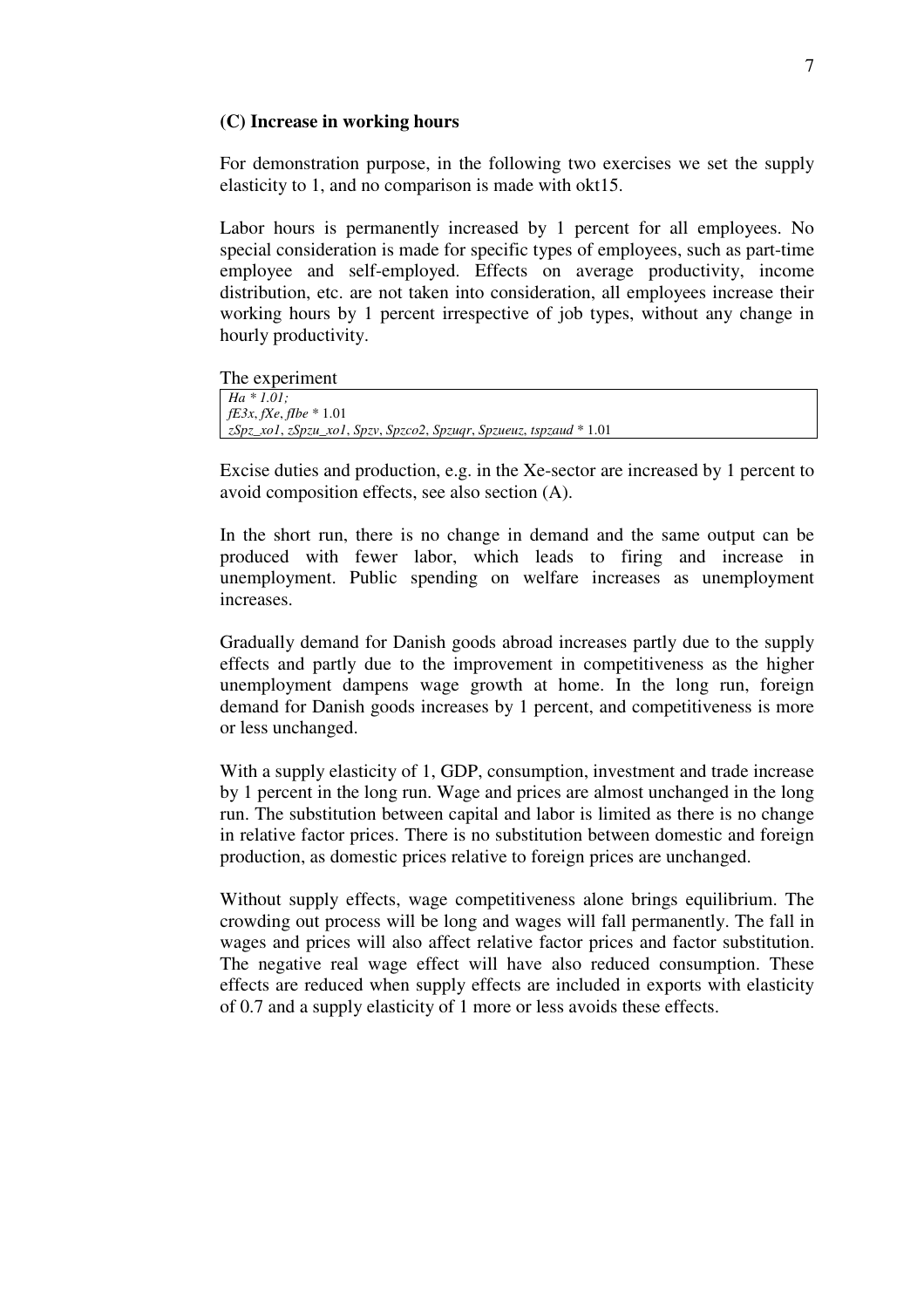

**Figure 3. The effects of a permanent 1% increase in working hours** 

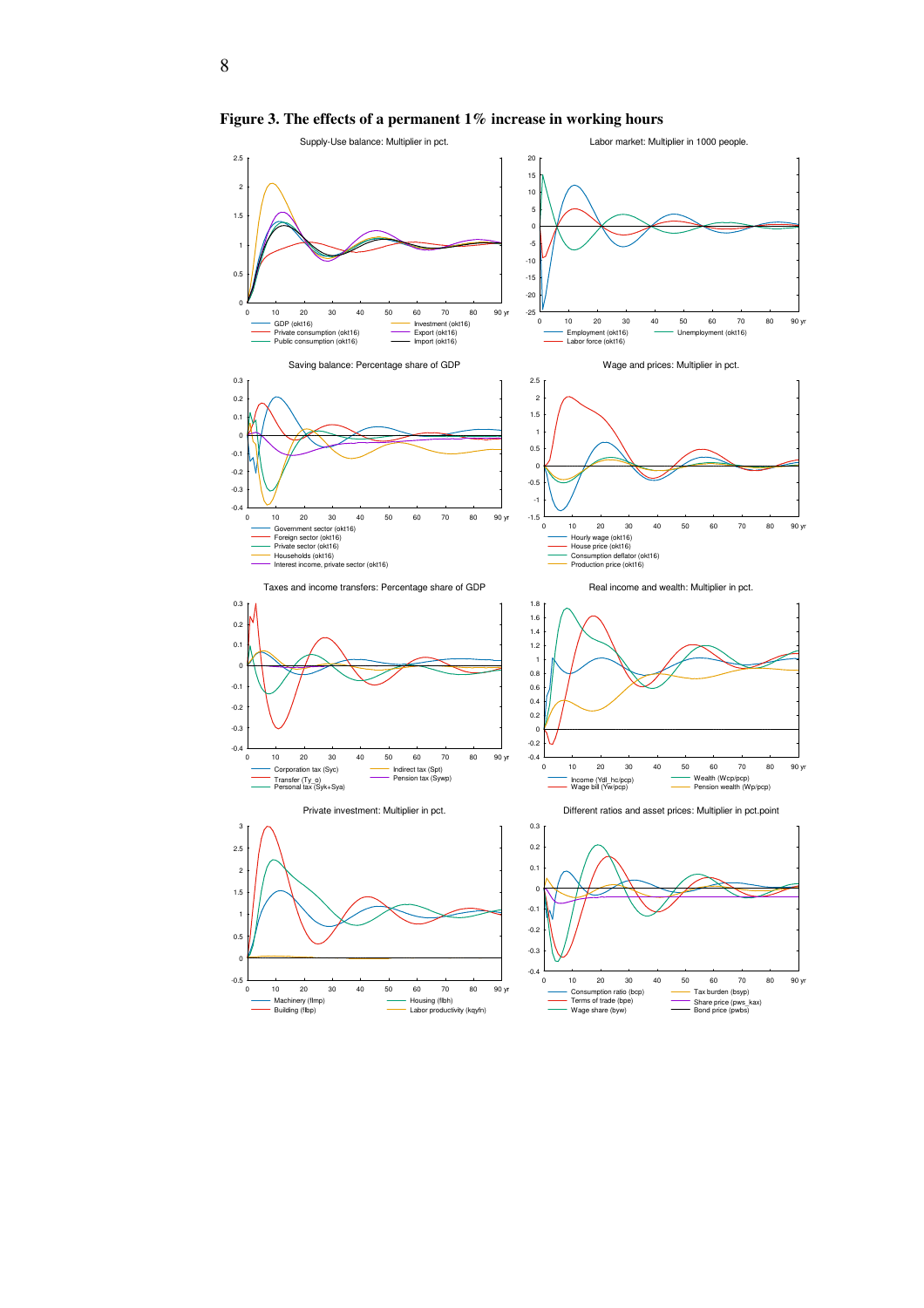## **(D) Increase in productivity**

In the following labor productivity is increased by 1 percent in all sectors including the public sector.

## The experiment

| dtla, dtlb, dtle, dtlh, dtlne, dtlnf, dtlng, dtlnz, dtlqf, dtlqz, dtlqs, dtlo $1 * 1.01$ |  |
|------------------------------------------------------------------------------------------|--|
| <i>fE3x, fXe, fIbe</i> $* 1.01$                                                          |  |
| zSpz_xo1, zSpzu_xo1, Spzv, Spzco2, Spzuqr, Spzueuz, tspzaud * 1.01                       |  |

There is no special consideration for any particular types of employees such as part-time employee and self-employed. No special consideration on the average productivity, income distribution etc., all employees increase productivity by 1 percent irrespective of job types. Note also that some exogenous variables are increased by 1 percent to avoid composition effects.

Fewer employees can now produce the same amount of output, and as demand is unchanged in the short run, unemployment increases. The higher unemployment reduces wages and improves competitiveness. The improved competitiveness and the supply effects increase the demand for Danish goods in the long run, as a result unemployment returns to the baseline.

In the long run, income, consumption and GDP increase by 1 percent. Prices are in the long run unchanged, the 1 percent increase in productivity is translated into a 1 percent increase in (real) wages.

Public spending on social benefits increases immediately as unemployment increases. There is no need for additional taxes to increase the provision of public services by 1 percent, as productivity in the public sector increases. The higher public spending implies that public consumption and investment keep their relative size in GDP. In the long run, employment returns to the baseline, and expenditure on the unemployed disappears.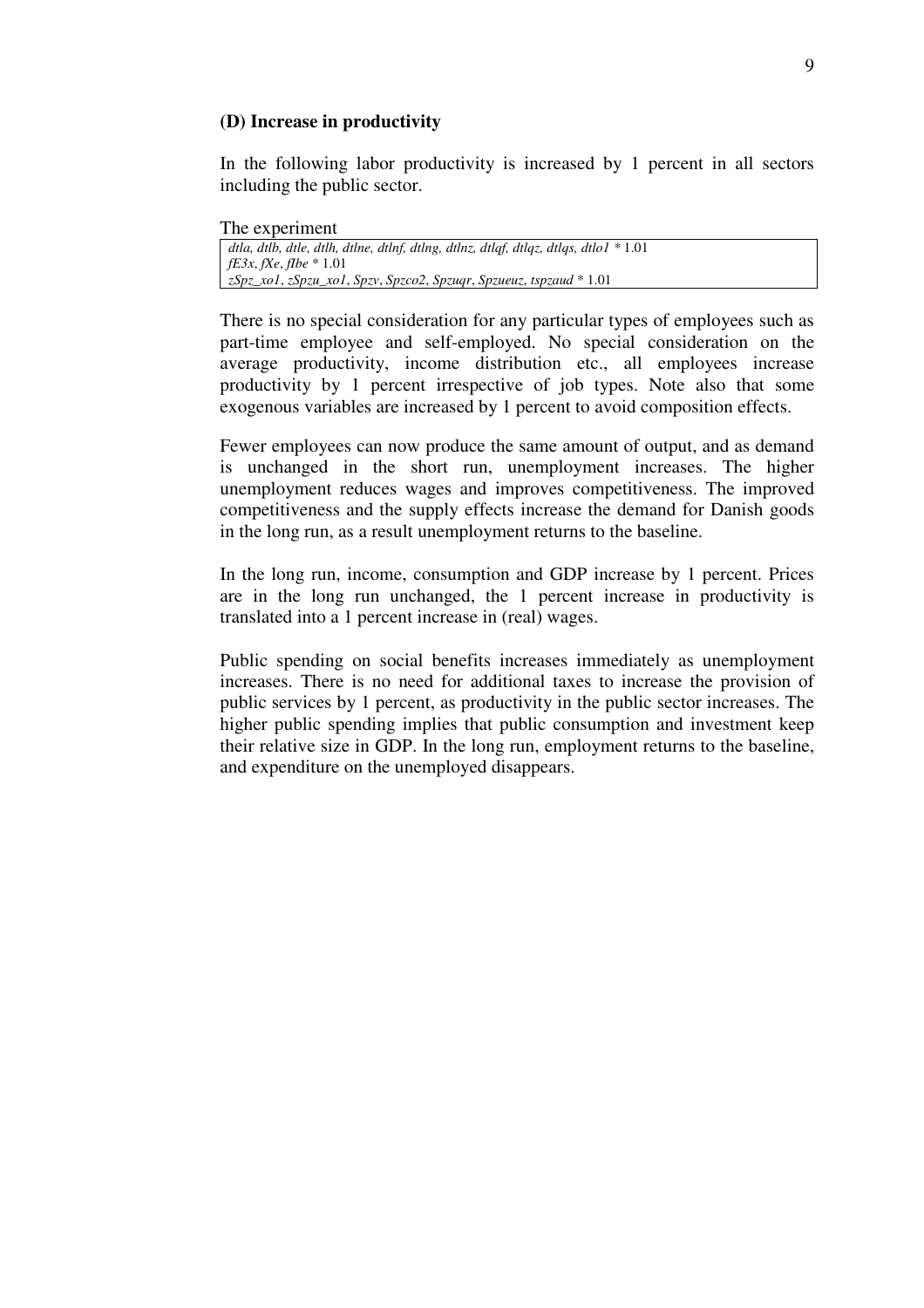

**Figure 4. The effects of a permanent 1 % increase in productivity**